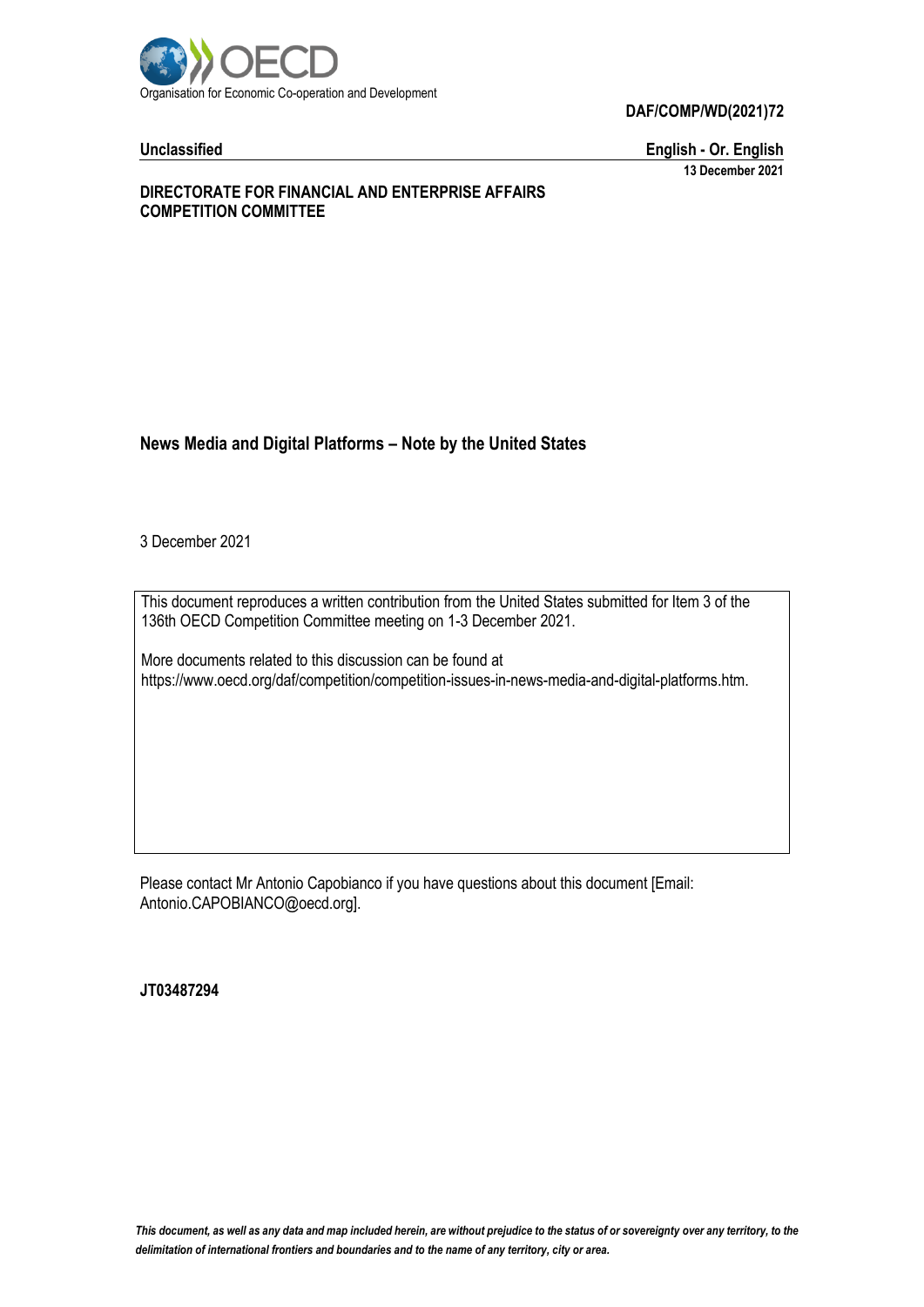# *United States*

### **1. Introduction**

1. There is broad recognition in the United States that the news media provide significant societal value, from keeping the electorate informed, serving as watchdogs on government activities, and disseminating accurate health and safety information, to name a few examples. As has been reported widely, however, the news media industry has been experiencing financial pressures for many years, particularly at the local level.<sup>1</sup> Meanwhile, digital platforms have been on the rise, playing a disruptive role in the distribution and monetization of news. These trends have prompted consideration of whether the antitrust laws should be invoked or amended to address the difficulties facing the press. $2$ 

2. The Antitrust Division of the Department of Justice (DOJ) and the U.S. Federal Trade Commission (FTC) (collectively, the Agencies) submit this paper to provide background on this debate in the United States. The paper first summarizes recent legislative activity in this area, including the findings of a recent Congressional inquiry that identified concerns regarding the relationship between digital platforms and news publishers and recommended consideration of a new antitrust exemption to allow news publishers to collectively negotiate with digital platforms. Next, the paper describes an existing antitrust exemption for newspapers under the Newspaper Preservation Act of 1970. It then summarizes previous proposals for antitrust exemptions for the news media. Finally, it describes some examples of news media collaborations that do not rely on exemptions from the antitrust laws. This paper does not include discussion of the Agencies' pending investigations or lawsuits that may be relevant to this topic.

# **2. Recent Legislative Activity**

3. The U.S. Congress recently has devoted significant attention to understanding the extent to which the business practices of the dominant digital platforms are impacting various aspects of the U.S. economy, including the news media. A prominent example is the investigation of major online platforms (Amazon, Apple, Facebook, and Google), launched in June 2019 by the House Committee on the Judiciary and led by the Subcommittee on Antitrust, Commercial and Administrative Law ("Subcommittee").<sup>3</sup> The Subcommittee conducted seven oversight hearings as part of its investigation, including a hearing focused specifically on the effects of market power in digital markets on the "free

 $\overline{a}$ 

<sup>&</sup>lt;sup>1</sup> See, e.g., Penny Abernathy, Knight Chair in Journalism and Digital Media Economics at the UNC Hussman School of Journalism and Media, "News Deserts and Ghost Newspaper: Will Local News Survive?," [https://www.usnewsdeserts.com/reports/news-deserts-and-ghost-newspapers-will-local](https://www.usnewsdeserts.com/reports/news-deserts-and-ghost-newspapers-will-local-news-survive/)[news-survive/.](https://www.usnewsdeserts.com/reports/news-deserts-and-ghost-newspapers-will-local-news-survive/) 

 $<sup>2</sup>$  Modifications to copyright laws are also being considered as a measure to protect press publishers.</sup> *See, e.g.*, U.S. Copyright Office, Publishers' Protections Study: Notice and Request for Public Comment (Oct. 12, 2021), [https://www.federalregister.gov/documents/2021/10/12/2021-](https://www.federalregister.gov/documents/2021/10/12/2021-22077/publishers-protections-study-notice-and-request-for-public-comment) [22077/publishers-protections-study-notice-and-request-for-public-comment.](https://www.federalregister.gov/documents/2021/10/12/2021-22077/publishers-protections-study-notice-and-request-for-public-comment) 

 $3$  Lina Khan, sworn in as Chair of the FTC on June 15, 2021, served as Counsel to the Subcommittee throughout the course of the digital markets investigation.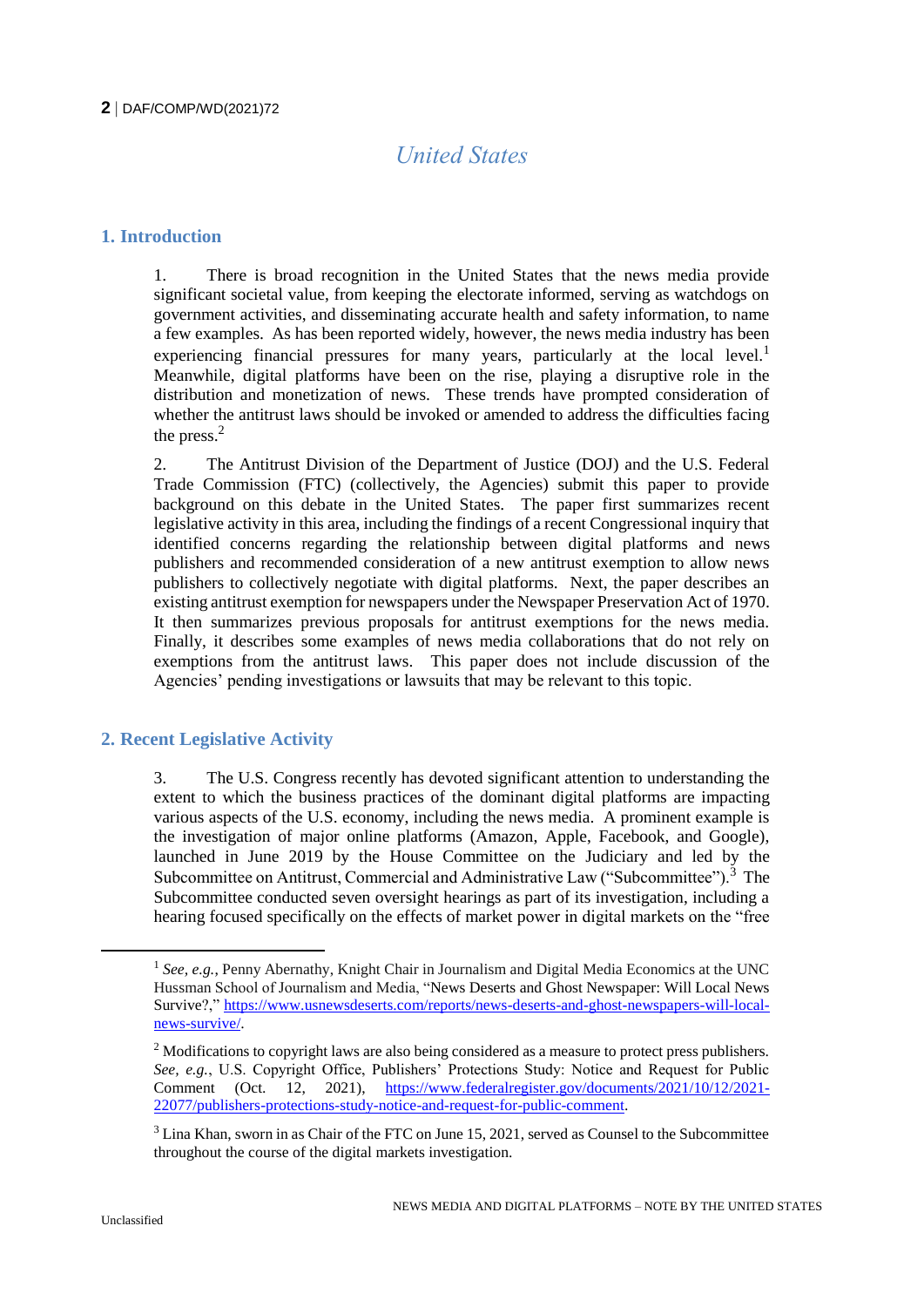and diverse press."<sup>4</sup> At the conclusion of its 16-month investigation, the Subcommittee released a 450-page report ("Majority Staff Report") summarizing its findings and recommending reform legislation.<sup>5,6</sup>

### **2.1. Majority Staff Report Findings**

4. According to the Subcommittee Majority Staff report, digital platforms—Google and Facebook in particular—have become digital gateways to the news for many consumers.<sup>7</sup> As a result, the Report stated that publishers and broadcasters are "increasingly beholden" to Google and Facebook, ${}^{8}$  that there is a "significant imbalance of bargaining power" between the dominant online platforms and news publishers, <sup>9</sup> and this imbalance has undermined the quality and availability of credible news sources.<sup>10</sup>

5. Informed by the Subcommittee's investigation, the Report provided a broad set of recommendations, including systemic proposals for addressing anticompetitive conduct in digital markets as well as a targeted recommendation to "create an even playing field for the free and diverse press."<sup>11</sup> Regarding the news media, the Subcommittee recommended consideration of legislation, authored by Subcommittee Chair David Cicilline, that would provide news publishers and broadcasters with a temporary shield from antitrust liability to collectively negotiate with dominant online platforms. This legislation, the Journalism Competition and Preservation Act, was previously proposed in 2019, and the Report recommended that Congress take it up again. This legislation is discussed in the following section.

8 Id.

 $\overline{a}$ 

<sup>4</sup> Online Platforms and Market Power, Part 1: The Free and Diverse Press: Hearing Before the Subcomm. on Antitrust, Commercial and Admin. Law of the H. Comm. on the Judiciary, 116th Cong. 1–3 (2019).

 $<sup>5</sup>$  Subcom. on Antitrust, Com. and Admin. Law of the House Comm. on the Judiciary, Investigation</sup> of Competition in Digital Markets: Majority Staff Report and Recommendations (Oct. 6, 2020) [https://judiciary.house.gov/uploadedfiles/competition\\_in\\_digital\\_markets.pdf.](https://judiciary.house.gov/uploadedfiles/competition_in_digital_markets.pdf)

<sup>6</sup> Republican lawmakers on the Subcommittee did not sign on to the Majority Staff Report, and several supported a separate report by one of the Republican members. These lawmakers largely agreed with the factual assertions in the Majority Staff Report, but were unwilling to support all of the legislative recommendations proposed by the Majority Staff. They did not address the conclusions or proposals related to the news media. *See* Press Release, Rep. Ken Buck, *Rep. Buck Pens Antitrust Report that Presents a "Third Way" to Take on Big Tech* (Oct. 6, 2020), [https://buck.house.gov/sites/buck.house.gov/files/wysiwyg\\_uploaded/Buck%20Report.pdf.](https://buck.house.gov/sites/buck.house.gov/files/wysiwyg_uploaded/Buck%20Report.pdf)

<sup>7</sup> Majority Staff Report at 63.

<sup>&</sup>lt;sup>9</sup> Id. at 64.

 $10$  Id. at 57.

<sup>11</sup> Id. at 388-390.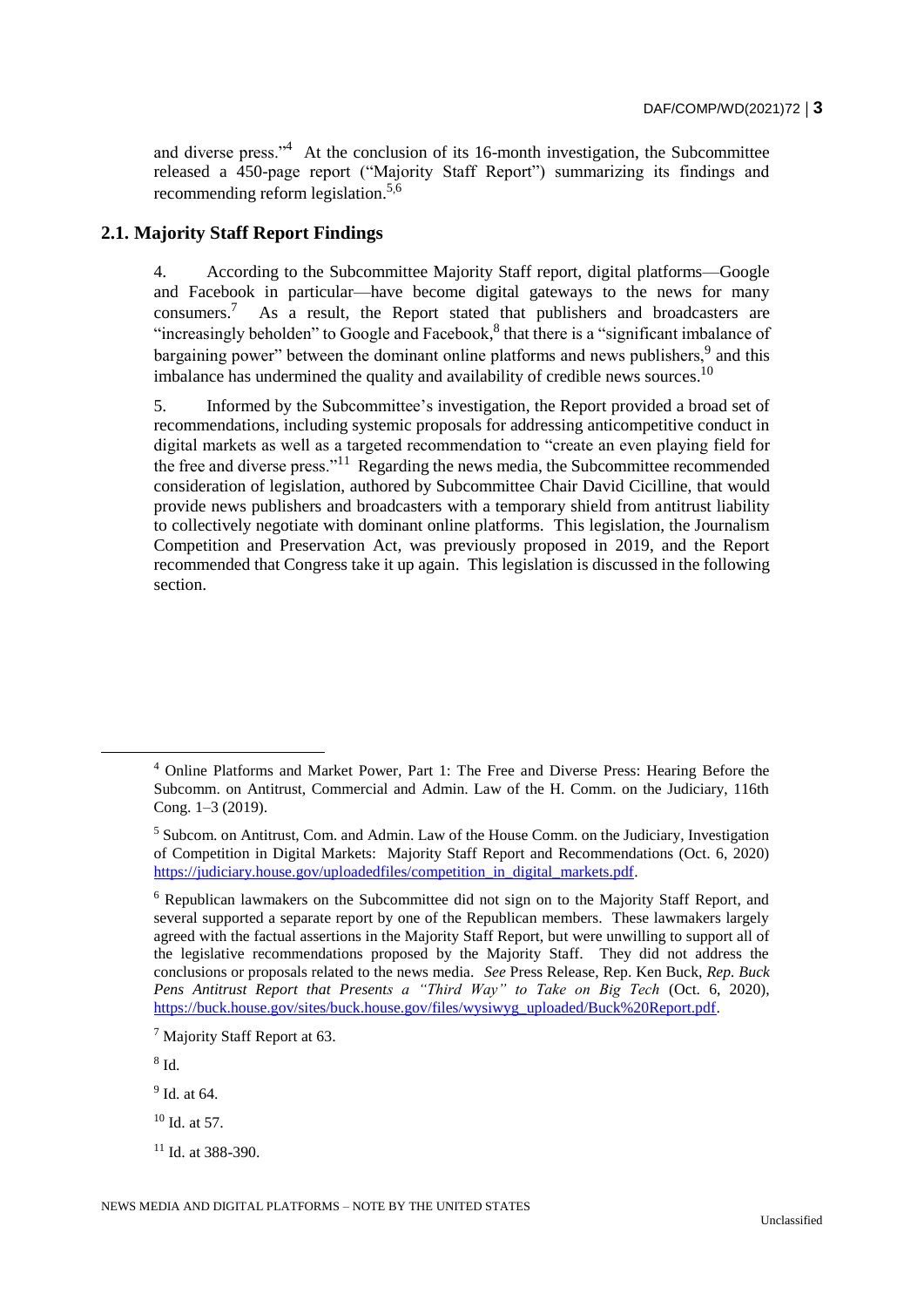### **2.2. The Journalism Competition and Preservation Act of 2021**

6. In March 2021, the Journalism Competition and Preservation Act of 2021 (JCPA) was re-introduced in the House and the Senate.<sup>12</sup> The proposed legislation is similar to the version proposed in 2019, except that the prior version was limited to digital and print publishers, whereas the 2021 version includes television and radio news outlets.<sup>13</sup> If the JCPA becomes law, the legislation will create an exemption from the antitrust laws to allow news content creators to band together to negotiate with large online platforms, or "content distributors." Online content distributors are defined as companies with at least 1 billion monthly active users that display, distribute, or direct users to news articles, which is understood to include Facebook and Google. News content creators include any print, broadcast, or digital news organization with at least 25% original content and a dedicated editorial staff that publishes at least on a weekly basis.

7. The JCPA would allow coordination by news publishers only if the coordination: (1) directly relates to the quality, accuracy, attribution or branding, and interoperability of news; (2) benefits the entire industry, rather than just a few publishers, and is nondiscriminatory to other news publishers; and (3) directly relates to and is reasonably necessary for these negotiations.<sup>14</sup>

8. It is unclear whether the proposed legislation will be enacted into law. Both the House and Senate bills have at least some bipartisan support.<sup>15</sup> At a March 12, 2021 Subcommittee hearing, however, several witnesses and legislators expressed reservations about relaxing antitrust rules for large media companies, observing that there could be unintended consequences from allowing the largest media outlets to consolidate their power.<sup>16</sup> Both bills are referred for consideration by their respective committees in the House and Senate, which is an early stage in the legislative process; neither has yet been the subject of a markup or committee vote.

#### **3. Existing exemption for newspapers in U.S.: Newspaper Preservation Act of 1970**

9. U.S. law currently provides a limited antitrust exemption for joint operating agreements (JOAs) between newspapers pursuant to the Newspaper Preservation Act of 1970 (NPA). In order to promote the preservation of independent editorial voices in newspapers, the NPA relaxes the requirements of the failing company doctrine and allows

 $\overline{a}$ 

<sup>&</sup>lt;sup>12</sup> S. 673, [https://www.congress.gov/bill/117th-congress/senate-bill/673/text,](https://www.congress.gov/bill/117th-congress/senate-bill/673/text) and H.R. 1735, [https://www.congress.gov/bill/117th-congress/house-bill/1735/text.](https://www.congress.gov/bill/117th-congress/house-bill/1735/text)

<sup>13</sup> *See* S. 1700, 116th Cong. (2019), [https://www.congress.gov/bill/116th-congress/senate](https://www.congress.gov/bill/116th-congress/senate-bill/1700/text)[bill/1700/text.](https://www.congress.gov/bill/116th-congress/senate-bill/1700/text)

<sup>14</sup> [https://www.klobuchar.senate.gov/public/index.cfm/2021/3/senator-klobuchar-and](https://www.klobuchar.senate.gov/public/index.cfm/2021/3/senator-klobuchar-and-representative-cicilline-introduce-legislation-to-protect-journalism-in-the-united-states)[representative-cicilline-introduce-legislation-to-protect-journalism-in-the-united-states.](https://www.klobuchar.senate.gov/public/index.cfm/2021/3/senator-klobuchar-and-representative-cicilline-introduce-legislation-to-protect-journalism-in-the-united-states)

<sup>&</sup>lt;sup>15</sup> S. 673 is sponsored by three Democrats and four Republicans; H.R. 1735 is sponsored by 23 Democrats and 12 Republicans.

<sup>&</sup>lt;sup>16</sup> Reviving Competition, Part 2: Saving the Free and Diverse Press, Subcommittee on Antitrust, Commercial, and Administrative Law,

[https://judiciary.house.gov/calendar/eventsingle.aspx?EventID=4440;](https://judiciary.house.gov/calendar/eventsingle.aspx?EventID=4440) *see, e.g.*, *Statement for the Record from Matthew Schruers, President, Computer and Communications Institute of America, [https://docs.house.gov/meetings/JU/JU05/20210312/111315/HHRG-117-JU05-20210312-](https://docs.house.gov/meetings/JU/JU05/20210312/111315/HHRG-117-JU05-20210312-SD011.pdf) [SD011.pdf.](https://docs.house.gov/meetings/JU/JU05/20210312/111315/HHRG-117-JU05-20210312-SD011.pdf)*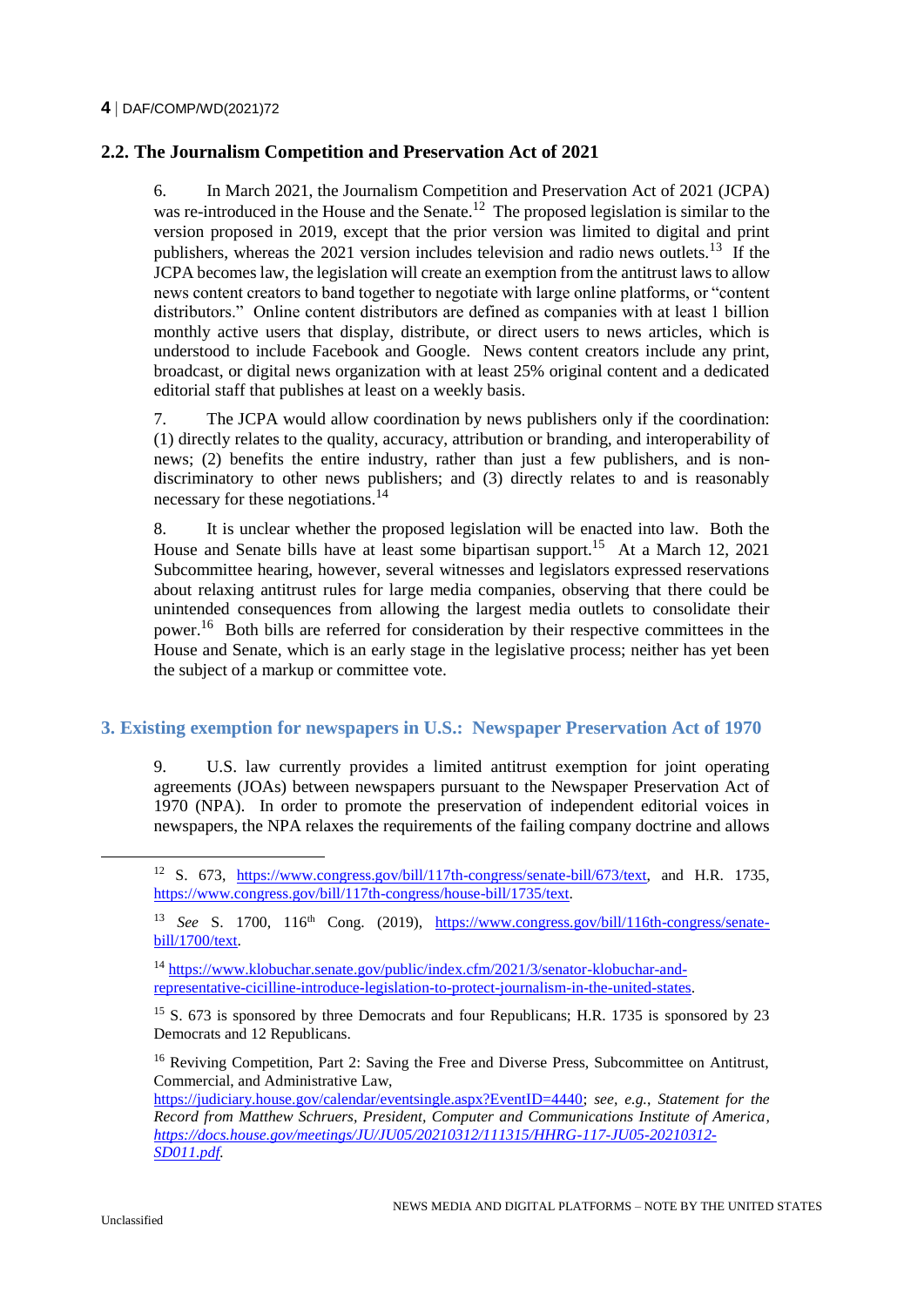newspapers to combine certain business functions, so long as their editorial functions are kept separate.<sup>17</sup> For example, the NPA immunizes joint ventures between newspapers that contain otherwise unlawful price-fixing agreements, market allocations, and revenue pooling, provided that one of the newspapers in the joint venture is failing.

10. The NPA was a congressional reaction against a successful antitrust suit brought by DOJ against a JOA between the only daily newspapers in Tucson, Arizona in 1965.<sup>18</sup> That JOA provided that the newspapers would set subscription and advertising rates jointly, and pool profits from the papers' joint operations; the JOA precluded the owner of either paper from competing with the joint entity. In *Citizen Publishing v. United States*, 394 U.S. 131 (1969), the Supreme Court agreed with the DOJ that the JOA was per se illegal. At the time that *Citizen Publishing* was decided, there were 22 JOAs in existence across the United States. The publishers of these papers argued that without shelter from antitrust prosecution, newspapers in JOAs that were about to be sued for antitrust violations under the *Citizens Publishing* standard would simply fail and go out of business.

11. Congress, in turn, passed the NPA, providing an antitrust exemption under specific circumstances for both pre-existing and new JOAs.<sup>19</sup> Proposed agreements are subject to review and approval by the Attorney General. For a joint operation to receive the exemption, all but one of the papers must be in probable danger of financial failure.<sup>20</sup> Joint operating agreements not approved in advance do not receive the benefit of the immunity and remain subject to the antitrust laws.<sup>21</sup> Moreover, the statute does not extend immunity to conduct that would be unlawful "if engaged in by a single entity," *i.e.*, that would be unlawful under Section 2 of the Sherman Act.<sup>22</sup>

12. The Agencies have been vigilant in ensuring that the immunity afforded by the NPA is circumscribed. For example, in 2007, DOJ litigated a case in federal court to undo the acquisition of one Charleston, West Virginia newspaper (the *Daily Mail)* by the owners of the other local paper (*U.S. v. Daily Gazette Company and MediaNews Group JOA*). Before the acquisition, the owners of the two papers had operated with a JOA, under which the papers had been competing. The Division alleged that the transaction was part of a plan by the Daily Gazette Company to kill off the *Daily Mail*, leaving Charleston with a single daily newspaper, the *Charleston Gazette*. The Division settled with the parties in January 2010 and the settlement was approved in July 2010. The decree required the defendants to enter into a set of revised contracts that restructure the JOA to provide the *Daily Mail* with stronger governance rights and to re-establish financial incentives to compete for readers. It also prohibited the defendants from discontinuing publication of the *Daily Mail* unless it is established as a failing firm; required the defendants to maintain strict editorial independence between their newspapers; prevented discrimination against the *Daily Mail*  in circulation or advertising sales; and mandated a remedial subscription campaign for the *Daily Mail*.

 $21$  28 C.F.R. § 48.1.

 $^{22}$  15 U.S.C.  $$1803(c)$ .

<sup>17</sup> Newspaper Preservation Act, 15 U.S.C. § 1802(2).

<sup>18</sup> *Citizen Publishing v. United States*, 394 U.S. 131 (1969).

<sup>19</sup> 15 U.S.C.§§1803(a), (b).

<sup>20</sup> 15 U.S.C. §1802(5).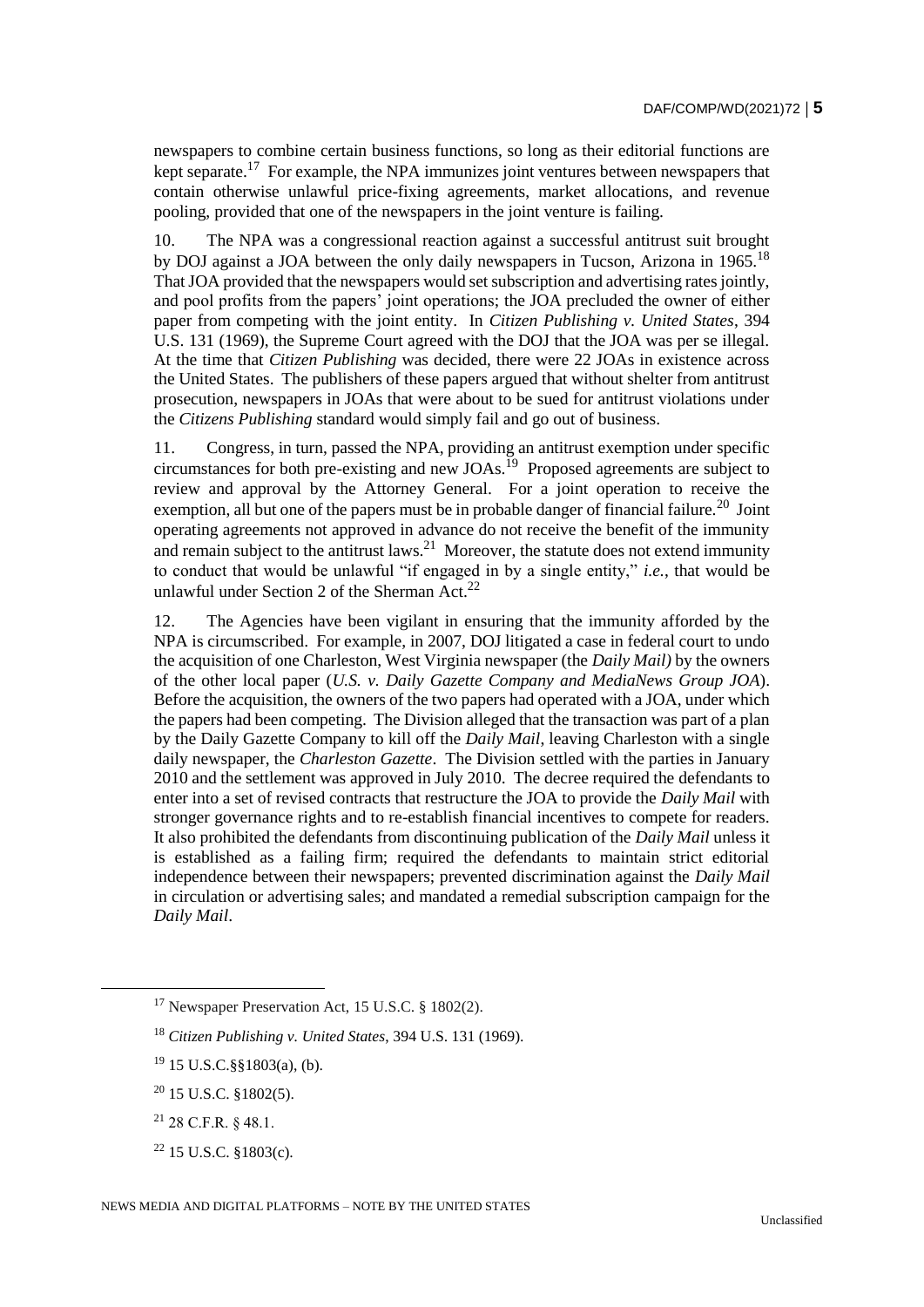#### **6** DAF/COMP/WD(2021)72

13. Although the NPA remains in force, the antitrust exemption may not have materially aided the newspaper business and has been widely criticized.<sup>23</sup>

# **4. Prior Proposals to Create Antitrust Exemptions Aimed at Supporting the News Industry**

14. Concern over the internet's impact on the newspaper industry has prompted consideration of additional antitrust exemptions in the past.

15. For example, in May 2009, certain newspaper publishers asked the Senate to relax antitrust laws to allow newspapers to collaborate to "protect copyright from aggregators and plan an industry-wide transition to a paid online subscriber base."<sup>24</sup> DOJ's Deputy Assistant Attorney General Carl Shapiro testified that current antitrust laws were flexible enough to meet the needs of the dynamic news media marketplace, and that vigorous antitrust enforcement remained critical<sup>25</sup>

16. Likewise, in March, 2011, DOJ's Assistant Attorney General Christine Varney noted that the recent attempts to expand antitrust immunity for the newspaper industry were "well-intentioned, but ultimately misguided."<sup>26</sup> She repeated the DOJ's longstanding opposition to such proposals, adding that recent changes in the industry were "not caused by antitrust enforcement, and limiting antitrust enforcement will not reverse those changes," and that many newspapers face difficulties in spite of having an exemption.

#### **5. News Media Collaborations**

17. The news industry has developed mechanisms to collaborate without relying on an antitrust exemption. In at least two instances, collaborations among members of the news media have been reviewed through the DOJ's business review process, where an organization may submit proposed conduct to the DOJ and receive a statement as to the

<sup>23</sup> *See, e.g.*, Federal Trade Commission Staff Discussion Draft: Potential Policy Recommendations to Support the Reinvention of Journalism at 14,

[https://www.ftc.gov/sites/default/files/documents/public\\_events/how-will-journalism-survive](https://www.ftc.gov/sites/default/files/documents/public_events/how-will-journalism-survive-internet-age/new-staff-discussion.pdf)[internet-age/new-staff-discussion.pdf.](https://www.ftc.gov/sites/default/files/documents/public_events/how-will-journalism-survive-internet-age/new-staff-discussion.pdf) 

<sup>&</sup>lt;sup>24</sup> Testimony of James M. Moroney III, Committee on Commerce, Science and Transportation, Subcommittee on

Communications, Technology and the Internet. Hearing on The Future of Journalism: Communications, Technology, and the Internet (May 6, 2009), [https://www.govinfo.gov/content/pkg/CHRG-111shrg52162/pdf/CHRG-111shrg52162.pdf.](https://www.govinfo.gov/content/pkg/CHRG-111shrg52162/pdf/CHRG-111shrg52162.pdf)

<sup>&</sup>lt;sup>25</sup> Testimony of Carl Shapiro, Deputy Assistant Attorney General for Economics, Antitrust Division, Department of

Justice, House Justice Subcommittee on Courts and Competition Policy (April 21, 2009), [https://www.justice.gov/sites/default/files/testimonies/witnesses/attachments/2009/05/06//2009-](https://www.justice.gov/sites/default/files/testimonies/witnesses/attachments/2009/05/06/2009-05-06-atr-shapiro-journalism.pdf) [05-06-atr-shapiro-journalism.pdf.](https://www.justice.gov/sites/default/files/testimonies/witnesses/attachments/2009/05/06/2009-05-06-atr-shapiro-journalism.pdf)

<sup>&</sup>lt;sup>26</sup> Prepared remarks for the Newspaper Association of America on "Dynamic Competition in the Newspaper Industry," [https://www.justice.gov/atr/speech/dynamic-competition-newspaper](https://www.justice.gov/atr/speech/dynamic-competition-newspaper-industry)[industry.](https://www.justice.gov/atr/speech/dynamic-competition-newspaper-industry)